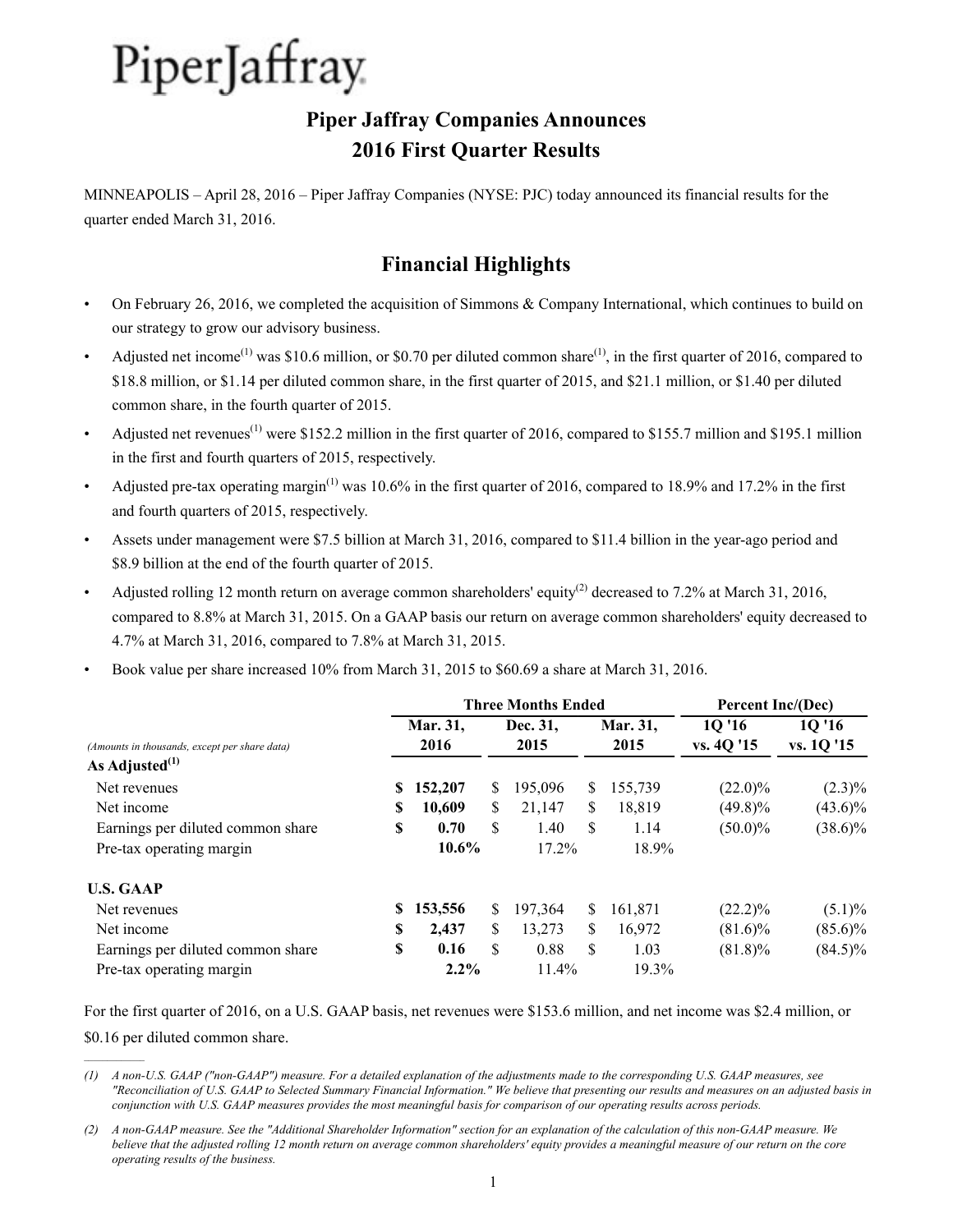" Our Advisory business got off to an exceptional start this year" said Andrew Duff, chairman and CEO of Piper Jaffray. "The strength in Advisory was in contrast to the challenging markets confronted by the industry in the first quarter."

#### **First Quarter Results – Non-GAAP Basis**

Throughout the Adjusted Consolidated Results and Business Segment Results sections of this press release we present financial measures that are not prepared in accordance with U.S. generally accepted accounting principles ("U.S. GAAP"). The non-GAAP financial measures include adjustments to exclude (1) revenues and expenses related to noncontrolling interests, (2) amortization of intangible assets related to acquisitions, (3) compensation for acquisition-related agreements and (4) restructuring and acquisition integration costs. Management believes that presenting results and measures on this adjusted basis alongside U.S. GAAP measures provides the most meaningful basis for comparison of its operating results across periods. For a detailed explanation of the adjustments made to the corresponding U.S. GAAP measures, see "Reconciliation of U.S. GAAP to Selected Summary Financial Information."

#### **Adjusted Consolidated Results**

For the first quarter of 2016, adjusted net revenues were \$152.2 million, down 2% compared to \$155.7 million in the first quarter of 2015, as higher advisory services revenues were more than offset by declines in equity financing revenues, asset management revenues and investment gains. Adjusted net revenues decreased 22% compared to \$195.1 million in the fourth quarter of 2015 due primarily to lower investment banking revenues, as well as lower fixed income institutional brokerage revenues.

For the first quarter of 2016, adjusted compensation and benefits expenses were \$101.1 million, up 7% compared to the first quarter of 2015. The increase was due to incremental compensation expenses associated with the significant hiring in 2015 to expand our financial institutions group and our acquisitions of Simmons & Company International ("Simmons"), BMO Capital Markets GKST Inc. ("BMO GKST"), and River Branch Holdings LLC ("River Branch"), which closed on February 26, 2016, October 9, 2015, and September 30, 2015, respectively. Adjusted compensation and benefits expenses decreased 19% compared to the fourth quarter of 2015 due to lower revenues.

For the first quarter of 2016, adjusted compensation and benefits expenses were 66.4% of adjusted net revenues, compared to 60.7% and 64.0% for the first and fourth quarters of 2015, respectively. The adjusted compensation ratio increased compared to both periods due to a change in our mix of business. Also, the compensation ratio was higher compared to the year-ago period due to compensation expenses associated with the expansion of our financial institutions group.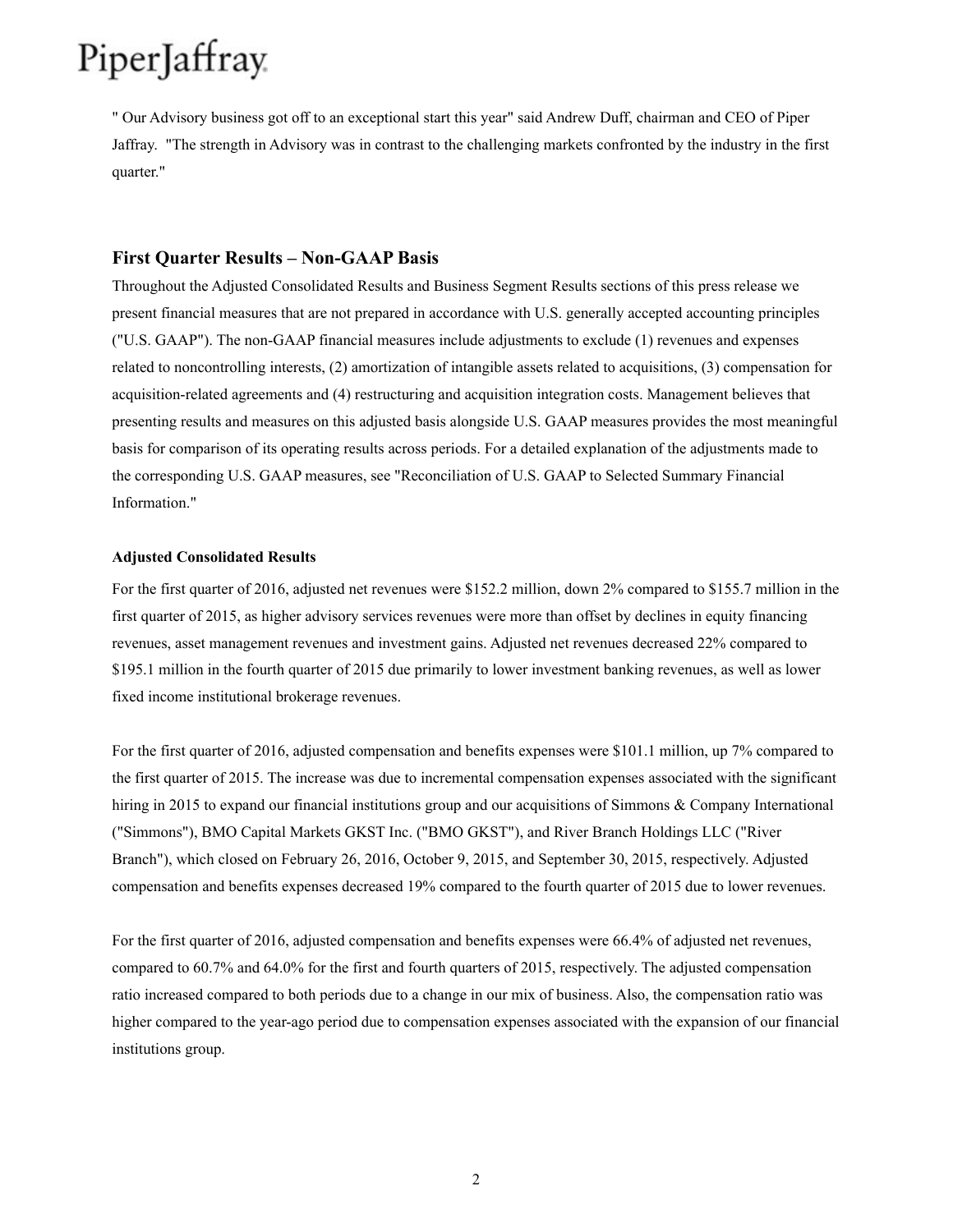Adjusted non-compensation expenses were \$35.0 million for the first quarter of 2016, up 11% compared to the yearago period due to the incremental costs associated with the acquisitions of Simmons, BMO GKST and River Branch. Adjusted non-compensation expenses were down 5% compared to the sequential quarter due primarily to lower travel expenses resulting from decreased business activity.

On an adjusted basis, our effective tax rate was 34.0% for the first quarter of 2016, compared to 36.2% and 36.9% for the first and fourth quarters of 2015, respectively.

#### **Business Segment Results**

The firm has two reportable business segments: Capital Markets and Asset Management. Consolidated net revenues and expenses are fully allocated to these two segments.

#### *Capital Markets*

For the quarter ended March 31, 2016, Capital Markets generated adjusted pre-tax operating income of \$14.0 million, compared to \$22.4 million and \$31.0 million in the first and fourth quarters of 2015, respectively.

Adjusted net revenues were \$140.3 million, up 3% compared to the year-ago period and down 23% from the fourth quarter of 2015.

- Equity financing revenues of \$6.6 million decreased 82% and 67% compared to the year-ago period and the sequential quarter, respectively. Revenues decreased compared to both periods due to fewer completed transactions and lower revenue per transaction.
- Debt financing revenues were \$16.0 million, down 24% and 28% compared to the first quarter and fourth quarters of 2015, respectively, due to fewer completed transactions.
- Advisory services revenues from mergers and acquisitions and private placement transactions were \$81.6 million, up 168% compared to the first quarter of 2015 due to more completed transactions and higher revenue per transaction. Revenues decreased 7% compared to the fourth quarter of 2015 due to lower revenue per transaction.
- Equity institutional brokerage revenues of \$19.7 million increased 4% and 2% compared to the year-ago period and the fourth quarter of 2015, respectively.
- Adjusted fixed income institutional brokerage revenues were \$17.1 million, down 20% and 49% compared to the first and fourth quarters of 2015, respectively, due to lower trading gains.
- Management and performance fees earned from managing our alternative asset management funds were \$1.0 million, compared to \$1.4 million and \$0.7 million in the year-ago period and the sequential quarter, respectively.
- Adjusted investment income, which includes realized and unrealized gains and losses on investments in our merchant banking fund and firm investments, was \$0.7 million for the quarter, compared to \$8.6 million and \$0.8 million in the year-ago period and sequential quarter, respectively. In the first quarter of 2015, we recorded higher gains on these investments.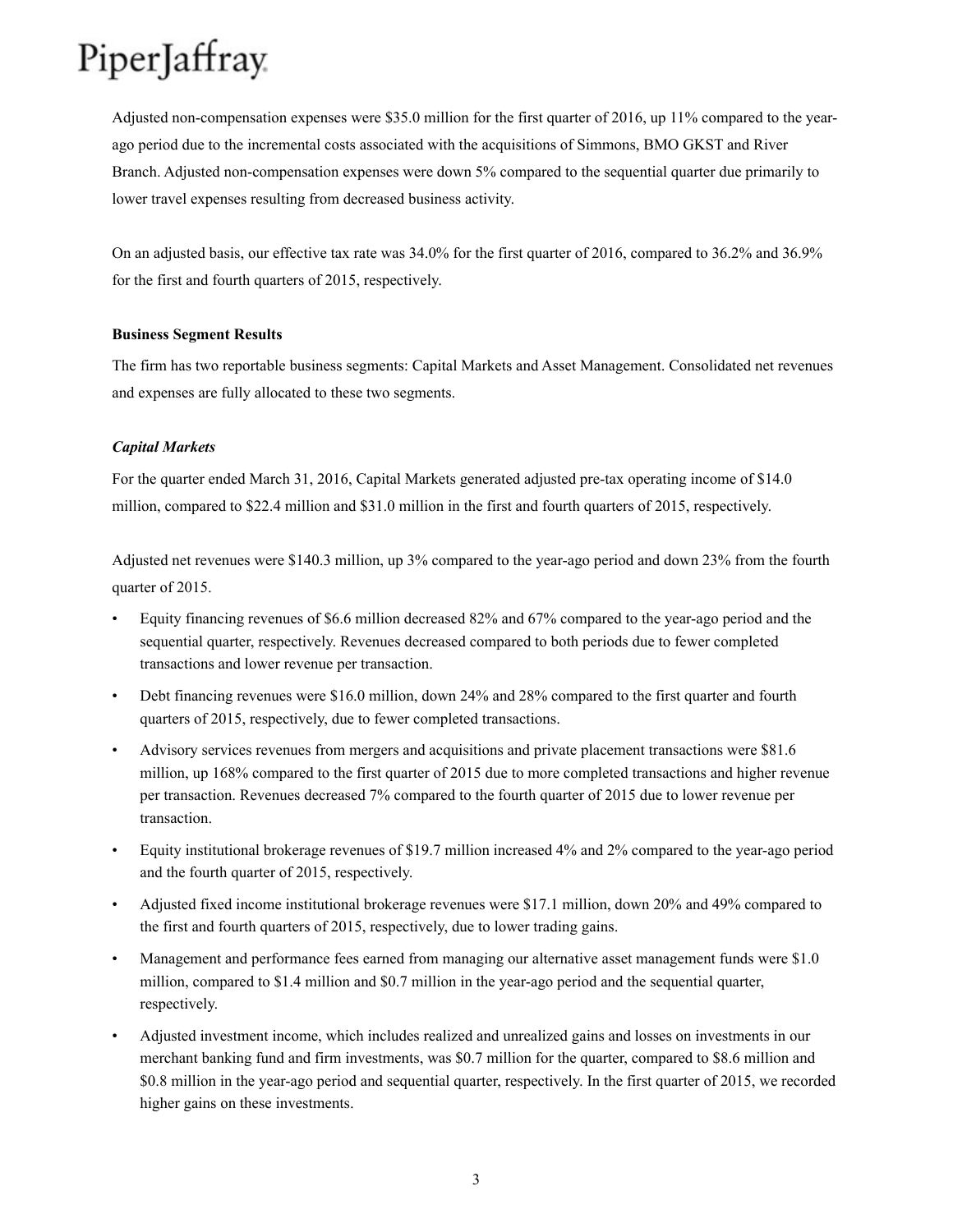- Long-term financing expenses, which primarily represent interest paid on the firm's senior notes, were \$2.3 million, compared to \$1.6 million and \$2.7 million in the year-ago period and sequential quarter, respectively. The increase compared to the first quarter of 2015 was due to a higher amount of outstanding principal on the senior notes.
- Adjusted operating expenses for the first quarter of 2016 were \$126.3 million, up 11% compared to the first quarter of 2015 due to higher compensation and non-compensation expenses as a result of business expansion. Adjusted operating expenses were down 16% compared to the fourth quarter of 2015. The decrease primarily resulted from lower compensation expenses due to a decline in operating results.
- Adjusted segment pre-tax operating margin was 10.0% compared to 16.5% in the year-ago period and 17.1% in the fourth quarter of 2015. Adjusted pre-tax operating margin was lower compared to the first quarter of 2015 due to higher compensation and non-compensation expenses, and lower compared to the sequential quarter primarily due to lower net revenues.

#### *Asset Management*

For the quarter ended March 31, 2016, Asset Management generated adjusted pre-tax operating income of \$2.0 million, compared to \$7.1 million and \$2.5 million in the first and fourth quarters of 2015, respectively.

Net revenues were \$11.9 million, down 40% and 15% compared to the first and fourth quarters of 2015, respectively.

- Management and performance fees of \$12.9 million decreased 33% and 17% compared to the year-ago period and the sequential quarter of 2015, respectively. Revenues decreased compared to both periods due to lower management fees from decreased assets under management (AUM) driven by market depreciation and net client outflows.
- Investment income/(loss) on firm capital invested in our strategies was a loss of \$1.0 million for the current quarter, compared with income of \$0.6 million in the first quarter of 2015 and a loss of \$1.5 million in the fourth quarter of 2015.
- Adjusted operating expenses for the current quarter were \$9.9 million, down 22% and 15% compared to the year-ago period and the fourth quarter of 2015, respectively, due to lower compensation and non-compensation expenses.
- Adjusted segment pre-tax operating margin was 17.2%, compared to 35.8% in the first quarter of 2015 and 17.7% in the fourth quarter of 2015. Excluding investment income/losses on firm capital invested in our strategies, adjusted segment pre-tax operating margin related to our core asset management operations was 23.4% in the first quarter of 2016, compared to 33.8% in the year-ago period and 25.8% in the sequential quarter. Adjusted segment pre-tax operating margin excluding investment income/losses declined relative to both periods primarily due to lower management fees.
- AUM was \$7.5 billion at the end of the first quarter of 2016, compared to \$11.4 billion in the year-ago period and \$8.9 billion at the end of the fourth quarter of 2015. The decreases in AUM have been driven by market depreciation, primarily from our MLP product offerings, and net client outflows in our value equity product offerings.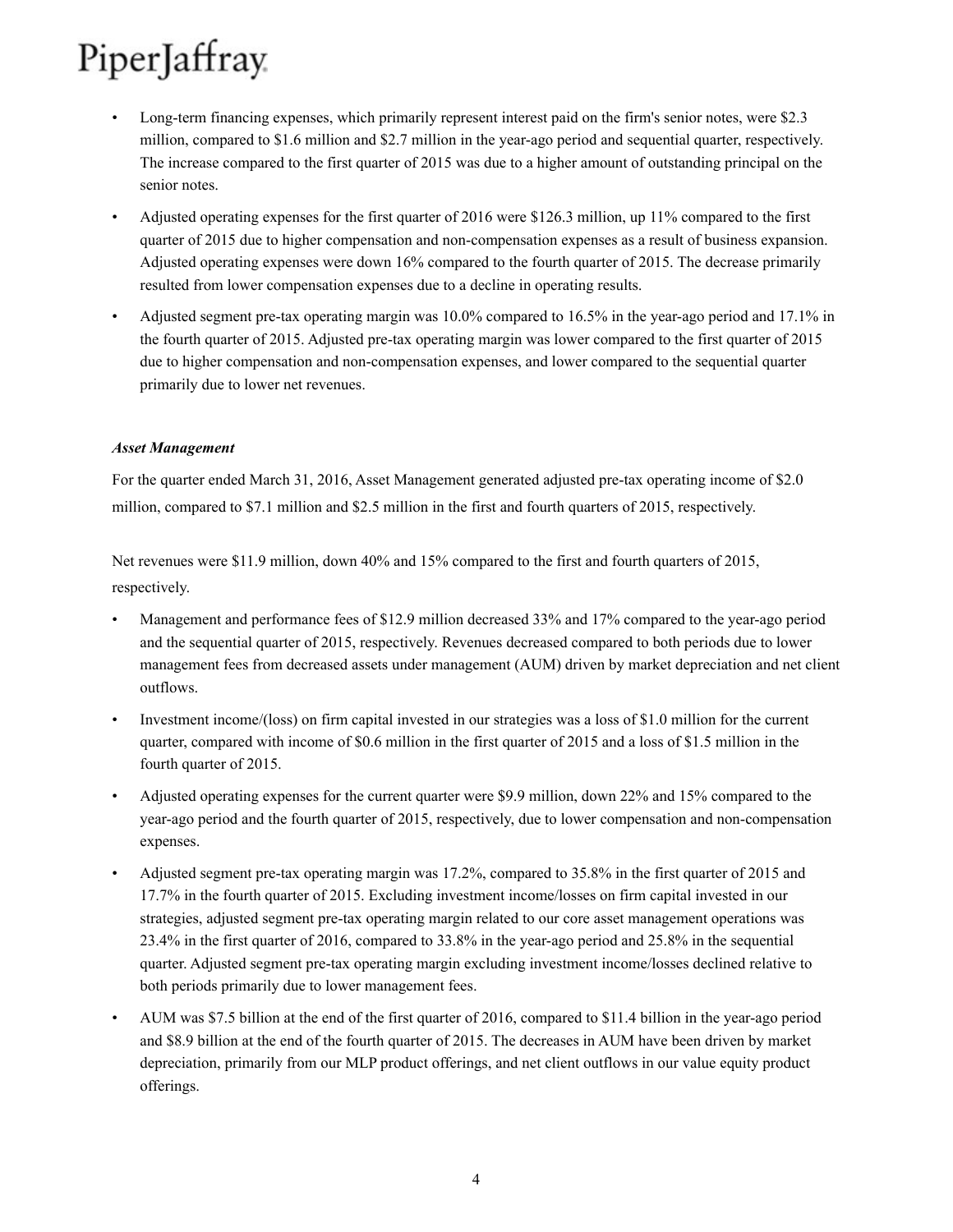#### **Other Matters**

On February 26, 2016, we completed our previously announced acquisition of Simmons, a Texas-based employeeowned investment bank and broker dealer focused on the energy industry. The acquisition supports our strategy to expand our investment banking business into the energy sector and grow our advisory business.

In the first quarter of 2016, we incurred \$6.8 million of restructuring and integration charges. These charges principally resulted from severance benefits, contract termination fees and transaction costs related to our acquisition of Simmons.

In the first quarter of 2016, we granted \$35.1 million, or 844,000 shares, of restricted stock to our employees as part of their 2015 earned compensation at a weighted average grant date fair value of \$41.58 per share.

We issued approximately 1.2 million shares of restricted stock valued at \$49.3 million as equity consideration for Simmons. Nearly all of these shares cliff vest after three years, and the employees must fulfill service requirements in exchange for the rights to the shares.

During the first quarter of 2016, we repurchased \$19.5 million, or 521,000 shares of our common stock, at an average price of \$37.32 per share.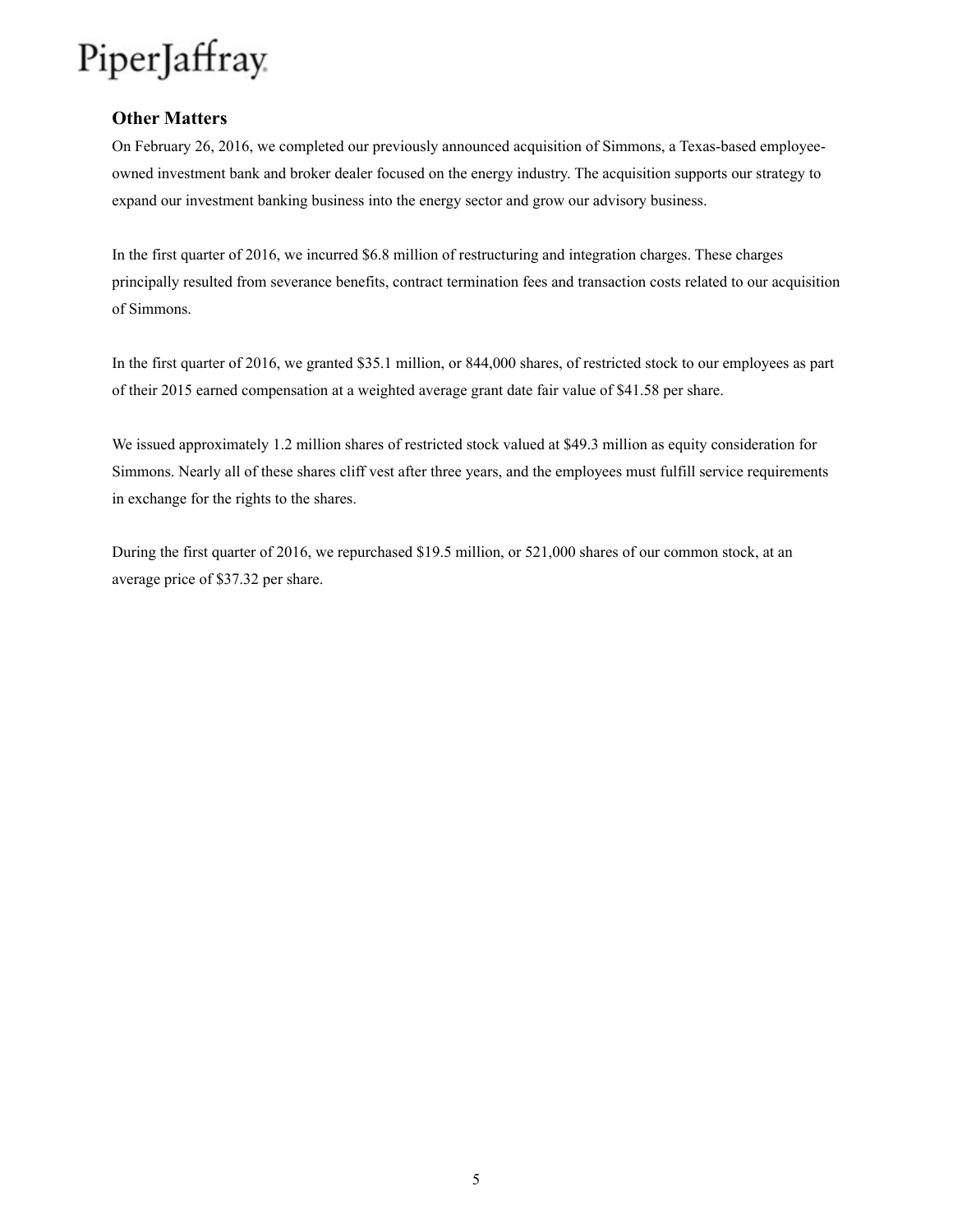### **Additional Shareholder Information**

|                                                                                      | <b>For the Quarter Ended</b> |                 |                 |  |  |  |  |  |  |  |
|--------------------------------------------------------------------------------------|------------------------------|-----------------|-----------------|--|--|--|--|--|--|--|
|                                                                                      | Mar. 31, 2016                | Dec. 31, 2015   | Mar. 31, 2015   |  |  |  |  |  |  |  |
| <b>Full time employees</b>                                                           | 1,283                        | 1,152           | 1,030           |  |  |  |  |  |  |  |
| <b>Equity financings</b>                                                             |                              |                 |                 |  |  |  |  |  |  |  |
| $#$ of transactions                                                                  | 7                            | 12              | 35              |  |  |  |  |  |  |  |
| Capital raised                                                                       | \$1.2 billion                | \$1.9 billion   | \$6.5 billion   |  |  |  |  |  |  |  |
| <b>Municipal negotiated issuances</b>                                                |                              |                 |                 |  |  |  |  |  |  |  |
| $#$ of transactions                                                                  | 103                          | 180             | 142             |  |  |  |  |  |  |  |
| Par value                                                                            | \$2.6 billion                | \$2.6 billion   | \$3.7 billion   |  |  |  |  |  |  |  |
| <b>Advisory transactions</b>                                                         |                              |                 |                 |  |  |  |  |  |  |  |
| $#$ of transactions                                                                  | 36                           | 25              | 16              |  |  |  |  |  |  |  |
| Aggregate deal value                                                                 | \$5.9 billion                | \$10.0 billion  | \$1.8 billion   |  |  |  |  |  |  |  |
| <b>Asset Management</b>                                                              |                              |                 |                 |  |  |  |  |  |  |  |
| <b>AUM</b>                                                                           | \$7.5 billion                | \$8.9 billion   | \$11.4 billion  |  |  |  |  |  |  |  |
| Common shareholders' equity                                                          | \$805.2 million              | \$783.7 million | \$831.0 million |  |  |  |  |  |  |  |
| Number of common shares outstanding<br>(in thousands)                                | 13,268                       | 13,311          | 15,000          |  |  |  |  |  |  |  |
| Rolling 12 month return on average<br>common shareholders' equity *                  | 4.7%                         | 6.4%            | 7.8%            |  |  |  |  |  |  |  |
| Adjusted rolling 12 month return on<br>average common shareholders' equity $\dagger$ | $7.2\%$                      | 8.1%            | 8.8%            |  |  |  |  |  |  |  |
| Book value per share                                                                 | \$60.69                      | \$58.87         | \$55.40         |  |  |  |  |  |  |  |
| Tangible book value per share $\ddagger$                                             | \$35.69                      | \$40.20         | \$39.35         |  |  |  |  |  |  |  |

\* Rolling 12 month return on average common shareholders' equity is computed by dividing net income applicable to Piper Jaffray Companies' for the last 12 months by average monthly common shareholders' equity.

- † Adjusted Rolling 12 month return on average common shareholders' equity is computed by dividing adjusted net income for the last 12 months by average monthly common shareholders' equity. For a detailed explanation of the components of adjusted net income, see "Reconciliation of U.S. GAAPto Selected Summary Financial Information." Management believes that the adjusted rolling 12 month return on average common shareholders' equity provides a meaningful measure of our return on the core operating results of the business.
- ‡ Tangible book value per share is computed by dividing tangible common shareholders'equity by common shares outstanding. Tangible common shareholders' equity equals total common shareholders' equity less goodwill and identifiable intangible assets. Management believes that tangible book value per share is a meaningful measure of the tangible assets deployed in our business. Shareholders' equity is the most directly comparable GAAP financial measure to tangible shareholders' equity. The following is a reconciliation of shareholders' equity to tangible shareholders' equity:

|                                                     | As of         | As of         | As of         |         |  |
|-----------------------------------------------------|---------------|---------------|---------------|---------|--|
| (Amounts in thousands)                              | Mar. 31, 2016 | Dec. 31, 2015 | Mar. 31, 2015 |         |  |
| Common shareholders' equity                         | 805.180       | 783.659       |               | 830.951 |  |
| Deduct: goodwill and identifiable intangible assets | 331.707       | 248.506       |               | 240,763 |  |
| Tangible common shareholders' equity                | 473.473       | 535.153       |               | 590,188 |  |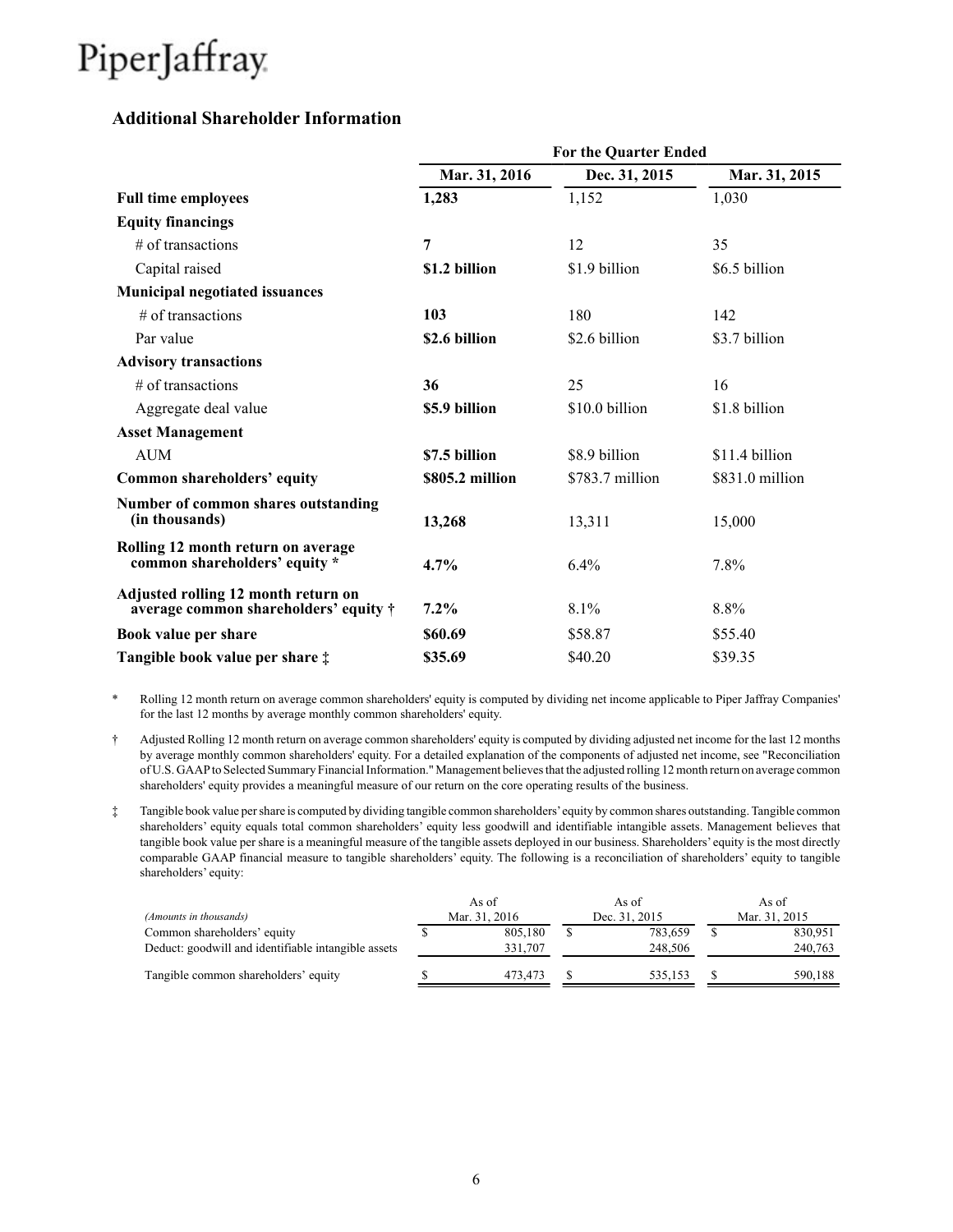### **Conference Call**

Andrew S. Duff, chairman and chief executive officer, and Debbra L. Schoneman, chief financial officer, will hold a conference call to review the financial results on Thur., Apr. 28 at 9 a.m. ET (8 a.m. CT). The earnings release will be available on or after Apr. 28 at the firm's Web site at www.piperjaffray.com. The call can be accessed via webcast or by dialing (888)810-0209 or (706)902-1361 (international) and referencing reservation #85616338. Callers should dial in at least 15 minutes prior to the call time. A replay of the conference call will be available beginning at approximately 12 p.m. ET Apr. 28 at the same Web address or by calling (855)859-2056 and referencing reservation #85616338.

### **About Piper Jaffray**

Piper Jaffray is an investment bank and asset management firm serving clients in the U.S. and internationally. Proven advisory teams combine deep industry, product and sector expertise with ready access to capital. Founded in 1895, the firm is headquartered in Minneapolis and has offices across the United States and in London, Aberdeen, Hong Kong and Zurich. www.piperjaffray.com

#### **Investor Relations Contact**

Tom Smith Tel: (612)303-6336

### **Cautionary Note Regarding Forward-Looking Statements**

This press release and the conference call to discuss the contents of this press release contain forward-looking statements. Statements that are not historical or current facts, including statements about beliefs and expectations, are forward-looking statements and are subject to significant risks and uncertainties that are difficult to predict. These forward-looking statements cover, among other things, statements made about general economic and market conditions (including the outlook for equity markets and the interest rate environment), the environment and prospects for corporate advisory, capital markets and public finance transactions (including our performance in specific sectors and the outlook for future quarters), anticipated financial results generally (including expectations regarding our noncompensation expenses, compensation and benefits expense, compensation ratio, revenue levels, operating margins, earnings per share, effective tax rate, and return on equity), current deal pipelines (or backlogs), financial results for our asset management segment (including our performance in specific sectors, e.g. energy-based MLPs), the liquidity of fixed income markets and impact on our related inventory, our strategic priorities (including growth in public finance, asset management, and corporate advisory), the expected benefits of our expansion into the financial institutions and energy sectors, including the expected benefits of the integration of Simmons and Company International, River Branch Holdings LLC, and BMO Capital Markets GKST Inc. or other similar matters.

Forward-looking statements involve inherent risks and uncertainties, both known and unknown, and important factors could cause actual results to differ materially from those anticipated or discussed in the forward-looking statements. These risks, uncertainties and important factors include, but are not limited to, the following:

- market and economic conditions or developments may be unfavorable, including in specific sectors in which we operate, and these conditions or developments, such as market fluctuations or volatility, may adversely affect our business, revenue levels and profitability;
- net revenues from equity and debt financings and corporate advisory engagements may vary materially depending on the number, size, and timing of completed transactions, and completed transactions do not generally provide for subsequent engagements;
- the volume of anticipated investment banking transactions as reflected in our deal pipelines (and the net revenues we earn from such transactions) may differ from expected results if there is a decline in macroeconomic conditions or the financial markets, or if the terms of any transactions are modified;
- asset management revenue may vary based on product trends favoring passive investment products, and investment performance and market factors, with market factors impacting certain sectors that are more heavily weighted to our business, e.g. energy-based MLP funds;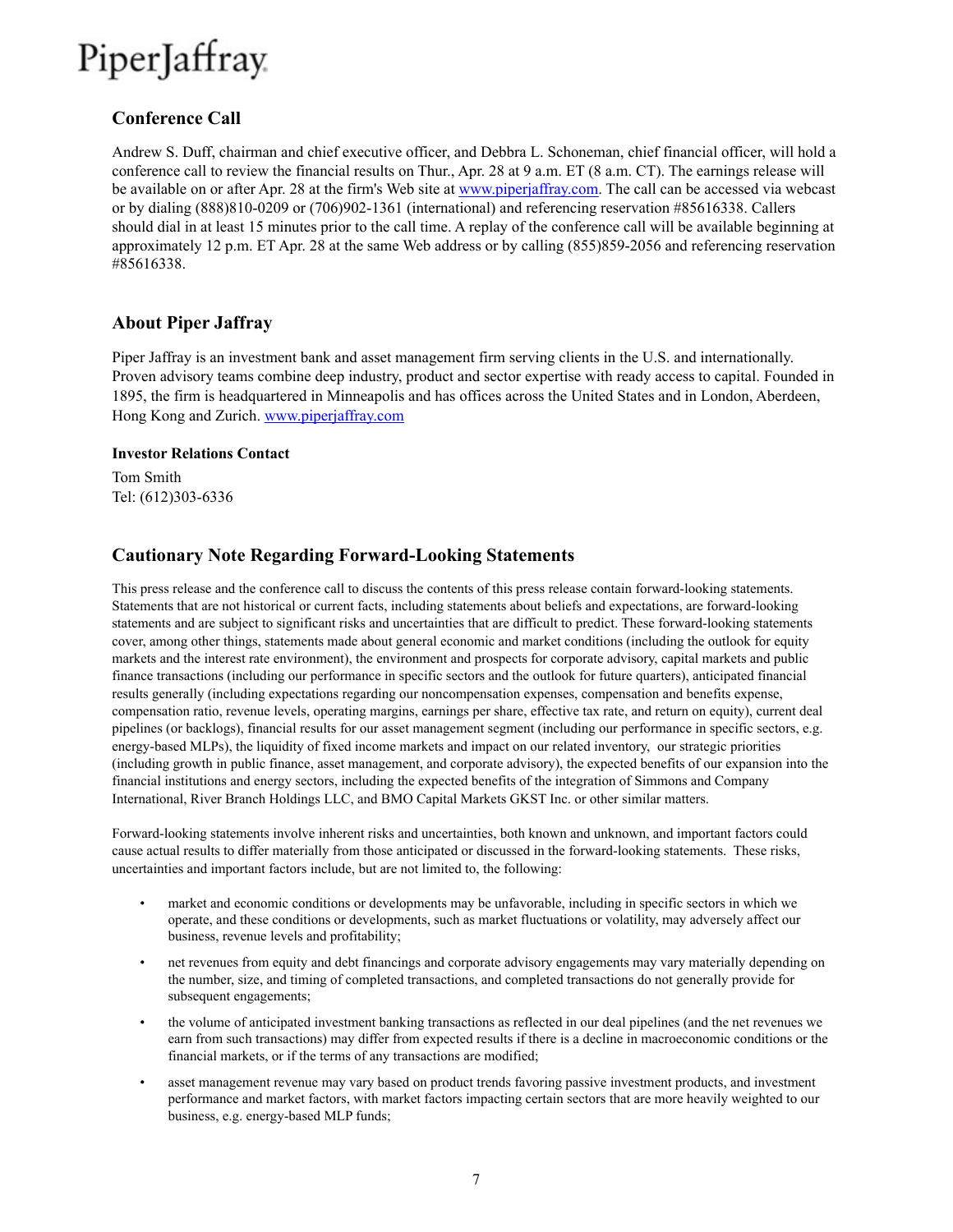- interest rate volatility, especially if the changes are rapid or severe, could negatively impact our fixed income institutional business and the negative impact could be exaggerated by reduced liquidity in the fixed income markets;
- strategic trading activities comprise a meaningful portion of our fixed income institutional brokerage revenue, and results from these activities may be volatile and vary significantly, including the possibility of incurring losses, on a quarterly and annual basis;
- we may not be able to effectively integrate any business or groups of employees we acquire or hire, and the expected benefits (e.g. cost and revenue synergies) of any acquisitions or strategic hires, including that of Simmons and Company International, River Branch Holdings LLC and BMO Capital Markets GKST Inc., may take longer than anticipated to achieve and may not be achieved in their entirety or at all;
- our stock price may fluctuate as a result of several factors, including but not limited to, changes in our revenues and operating results.

A further listing and description of these and other risks, uncertainties and important factors can be found in the sections titled "Risk Factors" in Part I, Item 1A of our Annual Report on Form 10-K for the year ended December 31, 2015 and "Management's Discussion and Analysis of Financial Condition and Results of Operations" in Part II, Item 7 of our Annual Report on Form 10-K for the year ended December 31, 2015, and updated in our subsequent reports filed with the SEC (available at our Web site at www.piperjaffray.com and at the SEC Web site at www.sec.gov).

Forward-looking statements speak only as of the date they are made, and readers are cautioned not to place undue reliance on them. We undertake no obligation to update them in light of new information or future events.

© 2016 Piper Jaffray Companies, 800 Nicollet Mall, Suite 1000, Minneapolis, Minnesota 55402-7020

###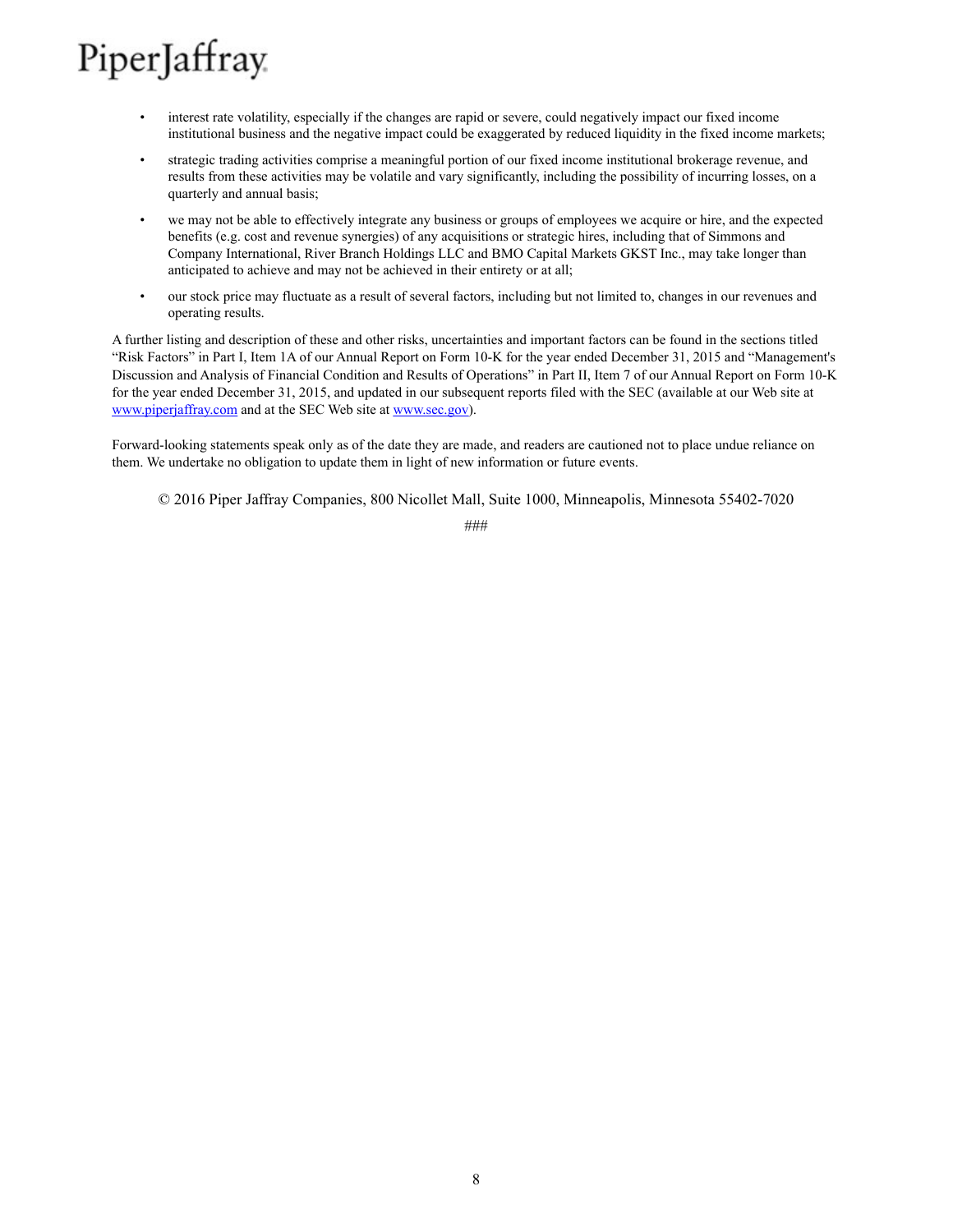#### **Piper Jaffray Companies Preliminary Results of Operations (U.S. GAAP – Unaudited)**

|                                                                              | <b>Three Months Ended</b> |            | Percent Inc/(Dec) |             |              |          |            |                                               |
|------------------------------------------------------------------------------|---------------------------|------------|-------------------|-------------|--------------|----------|------------|-----------------------------------------------|
|                                                                              |                           | Mar. $31,$ |                   | Dec. 31,    |              | Mar. 31, | 1Q '16     | 1Q '16                                        |
| (Amounts in thousands, except per share data)                                |                           | 2016       |                   | 2015        |              | 2015     | vs. 4Q '15 | vs. 1Q '15                                    |
| <b>Revenues:</b>                                                             |                           |            |                   |             |              |          |            |                                               |
| Investment banking                                                           | \$                        | 103,938    | \$                | 129,332     | - \$         | 87,077   | $(19.6)\%$ | 19.4 %                                        |
| Institutional brokerage                                                      |                           | 32,049     |                   | 48,010      |              | 36,036   | (33.2)     | (11.1)                                        |
| Asset management                                                             |                           | 13,848     |                   | 16,287      |              | 20,522   | (15.0)     | (32.5)                                        |
| Interest                                                                     |                           | 8,829      |                   | 8,802       |              | 12,205   | 0.3        | (27.7)                                        |
| Investment income                                                            |                           | 937        |                   | 613         |              | 12,591   | 52.9       | (92.6)                                        |
| Total revenues                                                               |                           | 159,601    |                   | 203,044     |              | 168,431  | (21.4)     | (5.2)                                         |
| Interest expense                                                             |                           | 6,045      |                   | 5,680       |              | 6,560    | 6.4        | (7.9)                                         |
| Net revenues                                                                 |                           | 153,556    |                   | 197,364     |              | 161,871  | (22.2)     | (5.1)                                         |
| Non-interest expenses:                                                       |                           |            |                   |             |              |          |            |                                               |
| Compensation and benefits                                                    |                           | 104,436    |                   | 126,190     |              | 95,857   | (17.2)     | 8.9                                           |
| Outside services                                                             |                           | 8,451      |                   | 9,833       |              | 8,184    | (14.1)     | 3.3                                           |
| Occupancy and equipment                                                      |                           | 7,718      |                   | 7,510       |              | 6,783    | 2.8        | 13.8                                          |
| Communications                                                               |                           | 7,330      |                   | 6,112       |              | 6,328    | 19.9       | 15.8                                          |
| Marketing and business development                                           |                           | 7,004      |                   | 8,804       |              | 6,982    | (20.4)     | 0.3                                           |
| Trade execution and clearance                                                |                           | 1,762      |                   | 1,838       |              | 1,997    | (4.1)      | (11.8)                                        |
| Restructuring and integration costs                                          |                           | 6,773      |                   | 9,156       |              |          | (26.0)     | $\ensuremath{\text{N}}/\ensuremath{\text{M}}$ |
| Intangible asset amortization expense                                        |                           | 3,296      |                   | 2,343       |              | 1,773    | 40.7       | 85.9                                          |
| Other operating expenses                                                     |                           | 3,344      |                   | 3,094       |              | 2,675    | 8.1        | 25.0                                          |
| Total non-interest expenses                                                  |                           | 150,114    |                   | 174,880     |              | 130,579  | (14.2)     | 15.0                                          |
| Income before income tax expense                                             |                           | 3,442      |                   | 22,484      |              | 31,292   | (84.7)     | (89.0)                                        |
| Income tax expense                                                           |                           | 256        |                   | 7,336       |              | 9,490    | (96.5)     | (97.3)                                        |
| Net income                                                                   |                           | 3,186      |                   | 15,148      |              | 21,802   | (79.0)     | (85.4)                                        |
| Net income applicable to noncontrolling interests                            |                           | 749        |                   | 1,875       |              | 4,830    | (60.1)     | (84.5)                                        |
| Net income applicable to Piper Jaffray Companies (a)                         | -S                        | 2,437      | S                 | 13,273      | -S           | 16,972   | $(81.6)\%$ | $(85.6)\%$                                    |
| Net income applicable to Piper Jaffray Companies'<br>common shareholders (a) | \$                        | $2,124$ \$ |                   | $12,147$ \$ |              | 15,810   | $(82.5)\%$ | $(86.6)\%$                                    |
| Earnings per common share                                                    |                           |            |                   |             |              |          |            |                                               |
| <b>Basic</b>                                                                 | \$                        | 0.16       | \$                | 0.88        | \$           | 1.03     | $(81.8)\%$ | $(84.5)\%$                                    |
| Diluted                                                                      | \$                        | 0.16       | \$                | 0.88        | $\mathbb{S}$ | 1.03     | $(81.8)\%$ | $(84.5)\%$                                    |
| Weighted average number of common shares outstanding                         |                           |            |                   |             |              |          |            |                                               |
| <b>Basic</b>                                                                 |                           | 13,160     |                   | 13,775      |              | 15,294   | $(4.5)\%$  | $(14.0)\%$                                    |
| Diluted                                                                      |                           | 13,172     |                   | 13,782      |              | 15,332   | (4.4)%     | $(14.1)\%$                                    |

*(a) Net income applicable to Piper Jaffray Companies is the total net income earned by the Company. Piper Jaffray Companies calculates earnings per common share*  using the two-class method, which requires the allocation of consolidated net income between common shareholders and participating security holders, which in the *case of Piper Jaffray Companies, represents unvested restricted stock with dividend rights.*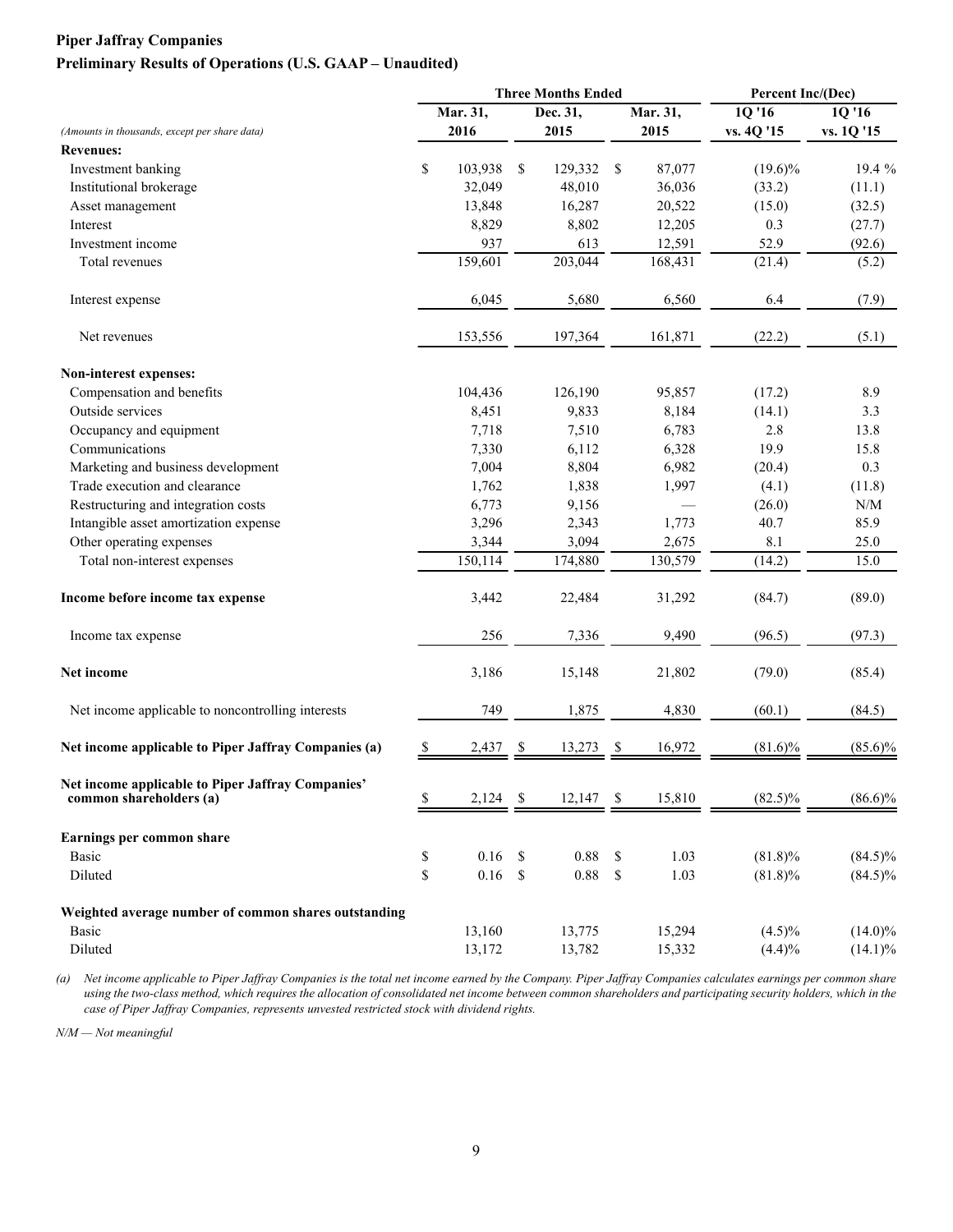## **Piper Jaffray Companies Preliminary Segment Data (U.S. GAAP – Unaudited)**

|                                       |    | <b>Three Months Ended</b> |    |                  | Percent Inc/(Dec) |                  |                      |                     |
|---------------------------------------|----|---------------------------|----|------------------|-------------------|------------------|----------------------|---------------------|
| (Dollars in thousands)                |    | Mar. 31,<br>2016          |    | Dec. 31,<br>2015 |                   | Mar. 31,<br>2015 | 1Q '16<br>vs. 4Q '15 | 1Q'16<br>vs. 1Q '15 |
| <b>Capital Markets</b>                |    |                           |    |                  |                   |                  |                      |                     |
| Investment banking                    |    |                           |    |                  |                   |                  |                      |                     |
| Financing                             |    |                           |    |                  |                   |                  |                      |                     |
| Equities                              | \$ | 6,566                     | \$ | 19,847           | \$                | 36,007           | $(66.9)\%$           | $(81.8)\%$          |
| Debt                                  |    | 15,972                    |    | 22,113           |                   | 20,988           | (27.8)               | (23.9)              |
| Advisory services                     |    | 81,629                    |    | 87,510           |                   | 30,498           | (6.7)                | 167.7               |
| Total investment banking              |    | 104,167                   |    | 129,470          |                   | 87,493           | (19.5)               | 19.1                |
| Institutional sales and trading       |    |                           |    |                  |                   |                  |                      |                     |
| Equities                              |    | 19,669                    |    | 19,246           |                   | 18,905           | 2.2                  | 4.0                 |
| Fixed income                          |    | 17,054                    |    | 34,347           |                   | 21,217           | (50.3)               | (19.6)              |
| Total institutional sales and trading |    | 36,723                    |    | 53,593           |                   | 40,122           | (31.5)               | (8.5)               |
| Management and performance fees       |    | 965                       |    | 716              |                   | 1,407            | 34.8                 | (31.4)              |
| Investment income                     |    | 2,086                     |    | 2,274            |                   | 14,705           | (8.3)                | (85.8)              |
| Long-term financing expenses          |    | (2, 292)                  |    | (2,713)          |                   | (1, 560)         | (15.5)               | 46.9                |
| Net revenues                          |    | 141,649                   |    | 183,340          |                   | 142,167          | (22.7)               | (0.4)               |
| Operating expenses                    |    | 138,855                   |    | 161,823          |                   | 116,203          | (14.2)               | 19.5                |
| Segment pre-tax operating income      | -S | 2,794                     | \$ | 21,517           | S                 | 25,964           | $(87.0)\%$           | $(89.2)\%$          |
| Segment pre-tax operating margin      |    | 2.0%                      |    | 11.7%            |                   | 18.3%            |                      |                     |
| <b>Asset Management</b>               |    |                           |    |                  |                   |                  |                      |                     |
| Management and performance fees       |    |                           |    |                  |                   |                  |                      |                     |
| Management fees                       | \$ | 12,883                    | \$ | 15,571           | \$                | 19,107           | $(17.3)\%$           | $(32.6)\%$          |
| Performance fees                      |    |                           |    |                  |                   | 8                |                      | (100.0)             |
| Total management and performance fees |    | 12,883                    |    | 15,571           |                   | 19,115           | (17.3)               | (32.6)              |
| Investment income/(loss)              |    | (976)                     |    | (1, 547)         |                   | 589              | (36.9)               | N/M                 |
| Net revenues                          |    | 11,907                    |    | 14,024           |                   | 19,704           | (15.1)               | (39.6)              |
| Operating expenses                    |    | 11,259                    |    | 13,057           |                   | 14,376           | (13.8)               | (21.7)              |
| Segment pre-tax operating income      | \$ | 648                       | \$ | 967              | \$                | 5,328            | $(33.0)\%$           | $(87.8)\%$          |
| Segment pre-tax operating margin      |    | 5.4%                      |    | 6.9%             |                   | 27.0%            |                      |                     |
| <b>Total</b>                          |    |                           |    |                  |                   |                  |                      |                     |
| Net revenues                          | \$ | 153,556                   | \$ | 197,364          | \$                | 161,871          | $(22.2)\%$           | $(5.1)\%$           |
| Operating expenses                    |    | 150,114                   |    | 174,880          |                   | 130,579          | (14.2)               | 15.0                |
| Pre-tax operating income              |    | 3,442                     |    | 22,484           |                   | 31,292           | $(84.7)\%$           | $(89.0)\%$          |
| Pre-tax operating margin              |    | 2.2%                      |    | 11.4%            |                   | 19.3%            |                      |                     |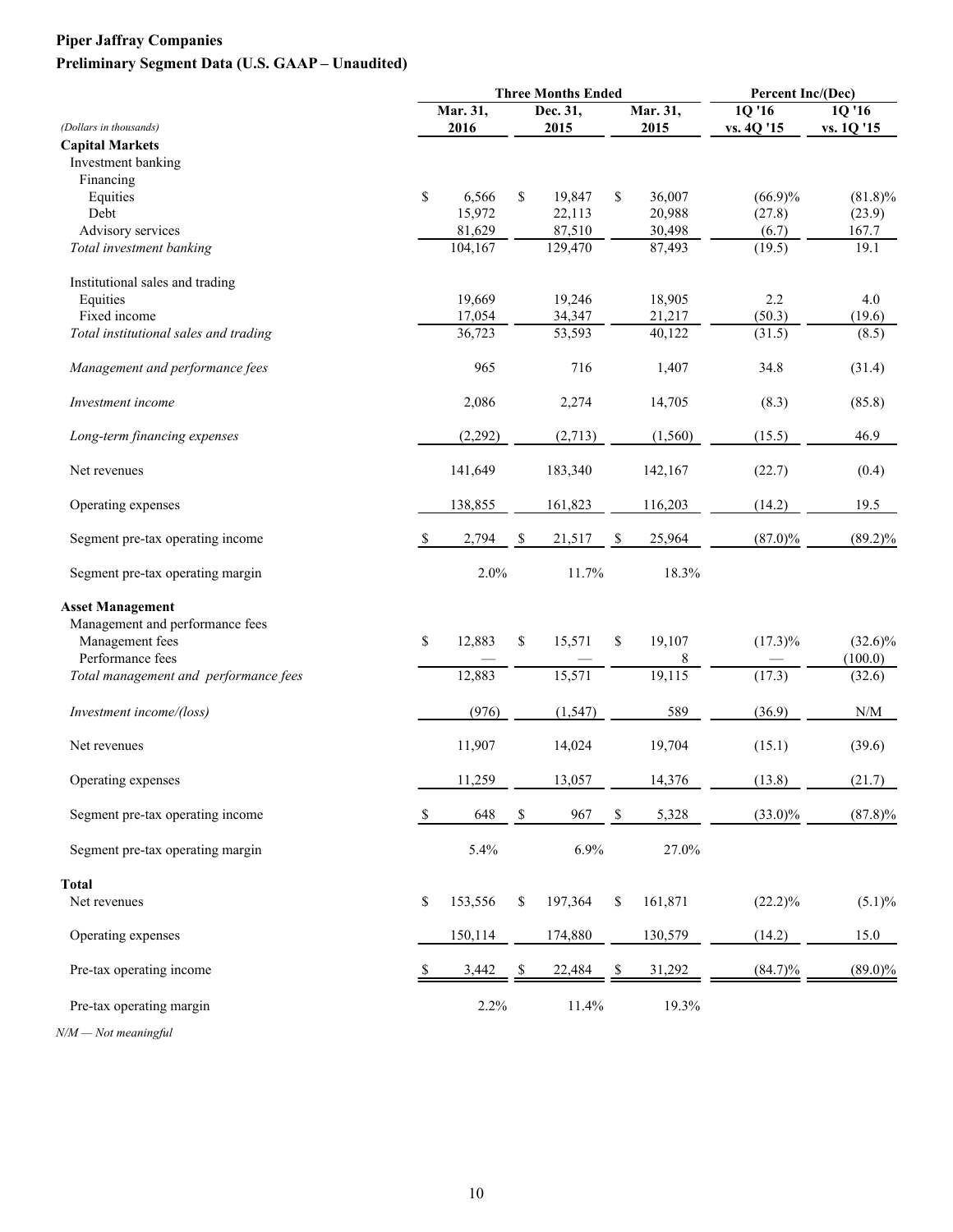#### **Piper Jaffray Companies**

#### **Preliminary Selected Summary Financial Information (Non-GAAP – Unaudited) (1)**

|                                                                                        |              | <b>Three Months Ended</b> |    | Percent Inc/(Dec) |    |          |            |            |
|----------------------------------------------------------------------------------------|--------------|---------------------------|----|-------------------|----|----------|------------|------------|
|                                                                                        |              | Mar. 31,                  |    | Dec. 31,          |    | Mar. 31, | 1Q '16     | 10'16      |
| (Amounts in thousands, except per share data)                                          |              | 2016                      |    | 2015              |    | 2015     | vs. 4Q '15 | vs. 1Q '15 |
| <b>Revenues:</b>                                                                       |              |                           |    |                   |    |          |            |            |
| Investment banking                                                                     | S            | 103,938                   | \$ | 129,332           | \$ | 87,077   | $(19.6)\%$ | 19.4 %     |
| Institutional brokerage                                                                |              | 32,336                    |    | 47,350            |    | 36,036   | (31.7)     | (10.3)     |
| Asset management                                                                       |              | 13,848                    |    | 16,287            |    | 20,522   | (15.0)     | (32.5)     |
| Interest                                                                               |              | 8,362                     |    | 8,564             |    | 9,245    | (2.4)      | (9.6)      |
| Investment income/(loss)                                                               |              | (412)                     |    | (839)             |    | 8,452    | (50.9)     | N/M        |
| Total revenues                                                                         |              | 158,072                   |    | 200,694           |    | 161,332  | (21.2)     | (2.0)      |
| Interest expense                                                                       |              | 5,865                     |    | 5,598             |    | 5,593    | 4.8        | 4.9        |
| Adjusted net revenues (2)                                                              |              | 152,207                   | Y. | 195,096           | S. | 155,739  | $(22.0)\%$ | $(2.3)\%$  |
| Non-interest expenses:                                                                 |              |                           |    |                   |    |          |            |            |
| Adjusted compensation and benefits (3)                                                 | <sup>S</sup> | 101,130                   |    | 124,802           |    | 94,606   | $(19.0)\%$ | 6.9%       |
| Ratio of adjusted compensation and benefits to adjusted net<br>revenues                |              | 66.4%                     |    | 64.0%             |    | 60.7%    |            |            |
| Adjusted non-compensation expenses (4)                                                 |              | 35,009                    |    | 36,798            |    | 31,647   | (4.9)%     | 10.6 %     |
| Ratio of adjusted non-compensation expenses to adjusted net<br>revenues                |              | 23.0%                     |    | 18.9%             |    | 20.3%    |            |            |
| <b>Adjusted income:</b>                                                                |              |                           |    |                   |    |          |            |            |
| Adjusted income before adjusted income tax expense (5)                                 |              | 16,068                    |    | 33,496            |    | 29,486   | $(52.0)\%$ | $(45.5)\%$ |
| Adjusted operating margin (6)                                                          |              | 10.6%                     |    | 17.2%             |    | 18.9%    |            |            |
| Adjusted income tax expense (7)                                                        |              | 5,459                     |    | 12,349            |    | 10,667   | (55.8)     | (48.8)     |
| Adjusted net income (8)                                                                |              | 10,609                    |    | $21,147$ \$       |    | 18,819   | $(49.8)\%$ | $(43.6)\%$ |
| Effective tax rate (9)                                                                 |              | 34.0%                     |    | 36.9%             |    | 36.2%    |            |            |
| Adjusted net income applicable to Piper Jaffray<br>Companies' common shareholders (10) | S            | 9,247                     | S  | 19,354            |    | 17,531   | $(52.2)\%$ | $(47.3)\%$ |
| Adjusted earnings per diluted common share                                             |              | 0.70                      | S  | 1.40              |    | 1.14     | $(50.0)\%$ | $(38.6)\%$ |
| Weighted average number of common shares outstanding<br>Diluted                        |              | 13,172                    |    | 13,782            |    | 15,332   | (4.4)%     | $(14.1)\%$ |

*This presentation includes non-GAAP measures. The non-GAAP measures are not meant to be considered in isolation or as a substitute for the corresponding U.S. GAAP measures, and should be read only in conjunction with our consolidated financial statements prepared in accordance with U.S. GAAP. For a detailed explanation of the adjustments made to the corresponding U.S. GAAP measures, see "Reconciliation of U.S. GAAP to Selected Summary Financial Information."*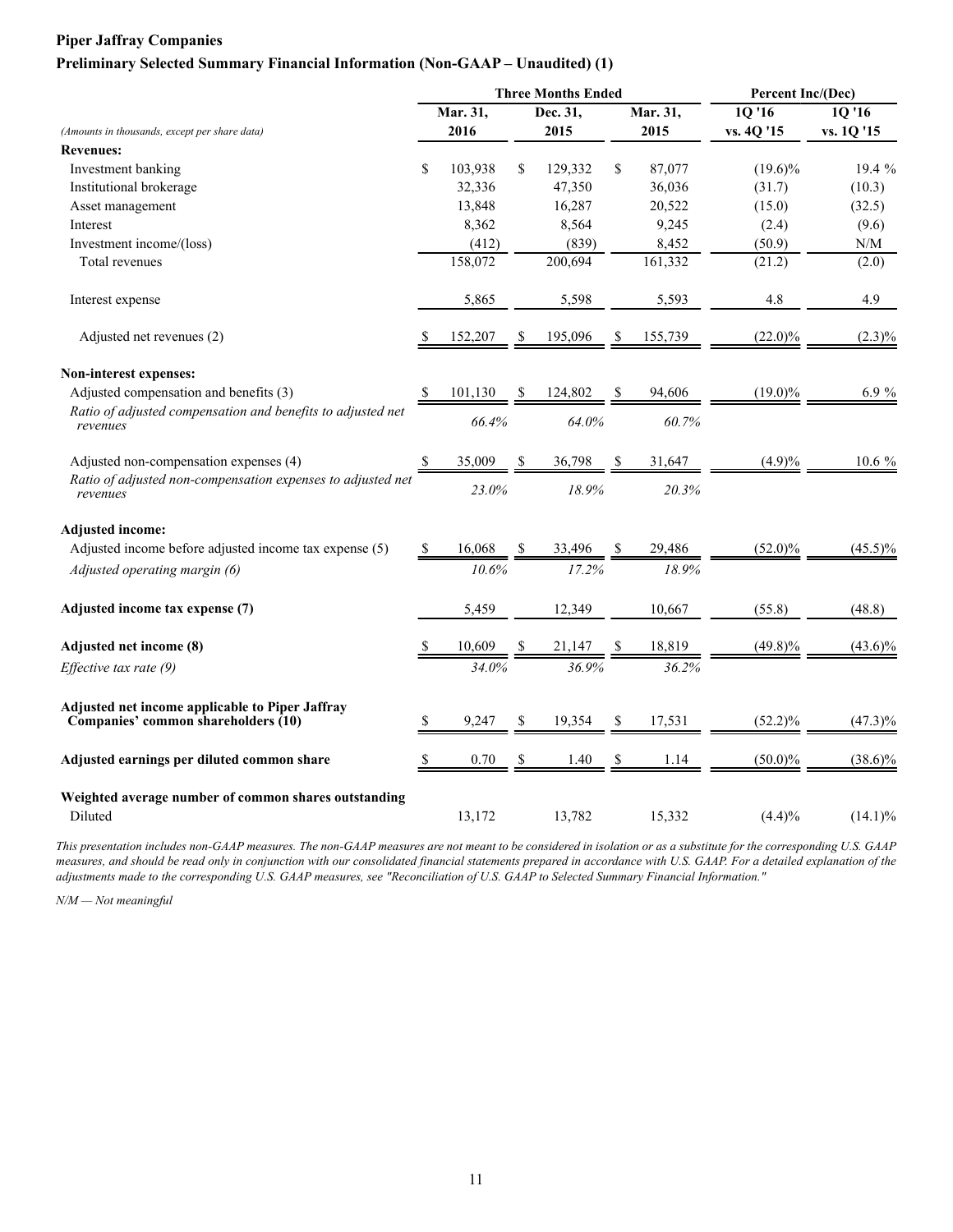### **Piper Jaffray Companies**

### **Preliminary Adjusted Segment Data (Non-GAAP – Unaudited)**

|                                               |    |          |     | <b>Three Months Ended</b> | Percent Inc/(Dec) |          |                   |            |
|-----------------------------------------------|----|----------|-----|---------------------------|-------------------|----------|-------------------|------------|
|                                               |    | Mar. 31, |     | Dec. 31,                  |                   | Mar. 31, | 10 <sup>'16</sup> | 1Q '16     |
| (Dollars in thousands)                        |    | 2016     |     | 2015                      |                   | 2015     | vs. 4Q '15        | vs. 1Q '15 |
| <b>Capital Markets</b>                        |    |          |     |                           |                   |          |                   |            |
| Investment banking                            |    |          |     |                           |                   |          |                   |            |
| Financing                                     |    |          |     |                           |                   |          |                   |            |
| Equities                                      | \$ | 6,566    | \$. | 19,847                    | \$                | 36,007   | $(66.9)\%$        | $(81.8)\%$ |
| Debt                                          |    | 15,972   |     | 22,113                    |                   | 20,988   | (27.8)            | (23.9)     |
| Advisory services                             |    | 81,629   |     | 87,510                    |                   | 30,498   | (6.7)             | 167.7      |
| Total investment banking                      |    | 104,167  |     | 129,470                   |                   | 87,493   | (19.5)            | 19.1       |
| Institutional sales and trading               |    |          |     |                           |                   |          |                   |            |
| Equities                                      |    | 19,669   |     | 19,246                    |                   | 18,905   | 2.2               | 4.0        |
| Fixed income                                  |    | 17,054   |     | 33,531                    |                   | 21,217   | (49.1)            | (19.6)     |
| Total institutional sales and trading         |    | 36,723   |     | 52,777                    |                   | 40,122   | (30.4)            | (8.5)      |
| Management and performance fees               |    | 965      |     | 716                       |                   | 1,407    | 34.8              | (31.4)     |
| Investment income                             |    | 737      |     | 822                       |                   | 8,573    | (10.3)            | (91.4)     |
| Long-term financing expenses                  |    | (2,292)  |     | (2,713)                   |                   | (1, 560) | (15.5)            | 46.9       |
| Adjusted net revenues (2)                     |    | 140,300  |     | 181,072                   |                   | 136,035  | (22.5)            | 3.1        |
| Adjusted operating expenses (12)              |    | 126,276  |     | 150,053                   |                   | 113,601  | (15.8)            | 11.2       |
| Adjusted segment pre-tax operating income (5) | S  | 14,024   | \$  | 31,019                    | S                 | 22,434   | $(54.8)\%$        | $(37.5)\%$ |
| Adjusted segment pre-tax operating margin (6) |    | 10.0%    |     | 17.1%                     |                   | 16.5%    |                   |            |

*Continued on next page*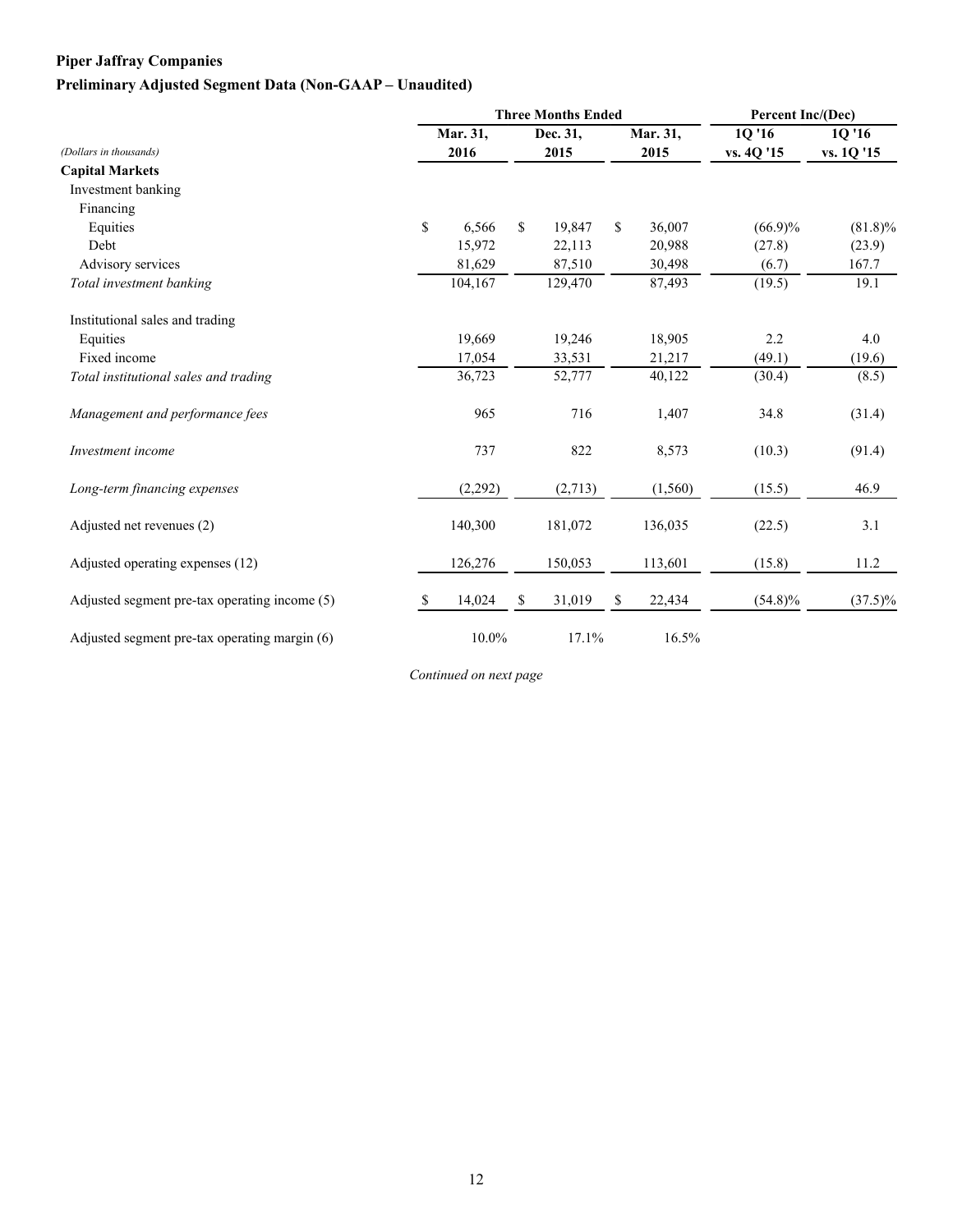|                                                                                     |    |          | <b>Three Months Ended</b> | Percent Inc/(Dec) |    |          |            |            |
|-------------------------------------------------------------------------------------|----|----------|---------------------------|-------------------|----|----------|------------|------------|
|                                                                                     |    | Mar. 31, |                           | Dec. 31,          |    | Mar. 31, | 1Q '16     | 1Q '16     |
| (Dollars in thousands)                                                              |    | 2016     |                           | 2015              |    | 2015     | vs. 4Q '15 | vs. 1Q '15 |
| <b>Asset Management</b>                                                             |    |          |                           |                   |    |          |            |            |
| Management and performance fees                                                     |    |          |                           |                   |    |          |            |            |
| Management fees                                                                     | \$ | 12,883   | \$                        | 15,571            | \$ | 19,107   | $(17.3)\%$ | $(32.6)\%$ |
| Performance fees                                                                    |    |          |                           |                   |    | 8        |            | (100.0)    |
| Total management and performance fees                                               |    | 12,883   |                           | 15,571            |    | 19,115   | (17.3)     | (32.6)     |
| Investment income/(loss)                                                            |    | (976)    |                           | (1, 547)          |    | 589      | (36.9)     | N/M        |
| Net revenues                                                                        |    | 11,907   |                           | 14,024            |    | 19,704   | (15.1)     | (39.6)     |
| Adjusted operating expenses (13)                                                    |    | 9,863    |                           | 11,547            |    | 12,652   | (14.6)     | (22.0)     |
| Adjusted segment pre-tax operating income (13)                                      | S  | 2,044    | S                         | 2,477             | S  | 7,052    | $(17.5)\%$ | $(71.0)\%$ |
| Adjusted segment pre-tax operating margin (6)                                       |    | 17.2%    |                           | 17.7%             |    | 35.8%    |            |            |
| Adjusted segment pre-tax operating margin excluding<br>investment income/(loss) $*$ |    | 23.4%    |                           | 25.8%             |    | 33.8%    |            |            |
| Total                                                                               |    |          |                           |                   |    |          |            |            |
| Adjusted net revenues (2)                                                           | \$ | 152,207  | \$                        | 195,096           | \$ | 155,739  | $(22.0)\%$ | $(2.3)\%$  |
| Adjusted operating expenses (12)                                                    |    | 136,139  |                           | 161,600           |    | 126,253  | (15.8)     | 7.8        |
| Adjusted pre-tax operating income (5)                                               | S  | 16,068   |                           | 33,496            |    | 29,486   | $(52.0)\%$ | $(45.5)\%$ |
| Adjusted pre-tax operating margin (6)                                               |    | 10.6%    |                           | 17.2%             |    | 18.9%    |            |            |

*This presentation includes non-GAAP measures. The non-GAAP measures are not meant to be considered in isolation or as a substitute for the corresponding U.S. GAAP measures, and should be read only in conjunction with our consolidated financial statements prepared in accordance with U.S. GAAP. For a detailed explanation of the adjustments made to the corresponding U.S. GAAP measures, see "Reconciliation of U.S. GAAP to Selected Summary Financial Information."*

*\* Management believes that presenting adjusted segment pre-tax operating margin excluding investment income/(loss) provides the most meaningful basis for comparison of the operating results for the Asset Management segment across periods.*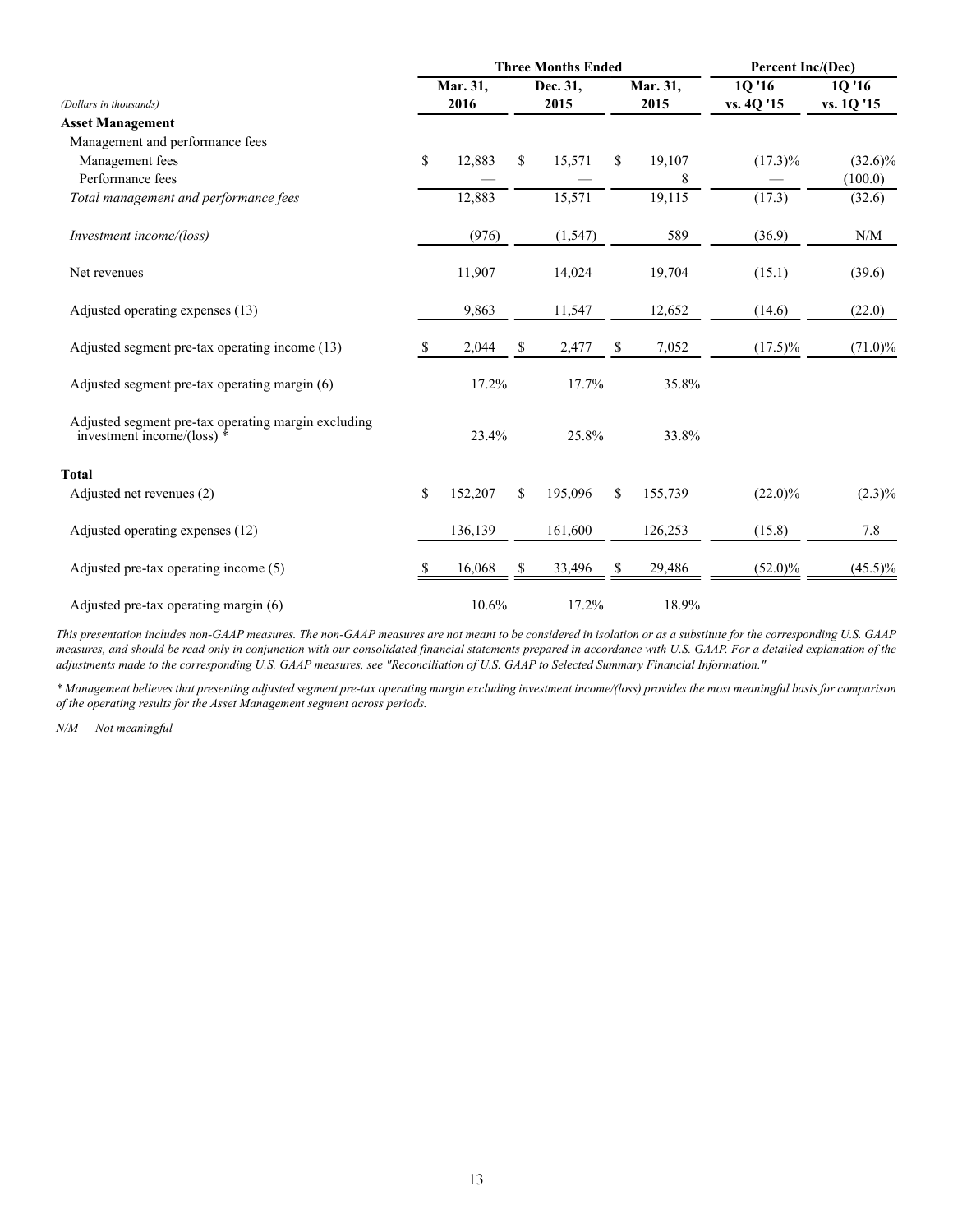## **Piper Jaffray Companies Reconciliation of U.S. GAAP to Selected Summary Financial Information (1) (Unaudited)**

|                                                                    |               | <b>Three Months Ended</b> |                          |          |                          |          |  |
|--------------------------------------------------------------------|---------------|---------------------------|--------------------------|----------|--------------------------|----------|--|
|                                                                    |               | Mar. 31,                  |                          | Dec. 31, |                          | Mar. 31, |  |
| (Amounts in thousands, except per share data)                      |               | 2016                      |                          | 2015     |                          | 2015     |  |
| Net revenues:                                                      |               |                           |                          |          |                          |          |  |
| Net revenues – U.S. GAAP basis                                     | \$            | 153,556                   | \$                       | 197,364  | \$                       | 161,871  |  |
| Adjustments:                                                       |               |                           |                          |          |                          |          |  |
| Revenue related to noncontrolling interests (11)                   |               | (1,349)                   |                          | (2, 268) |                          | (6, 132) |  |
| Adjusted net revenues                                              | \$            | 152,207                   | $\mathbb{S}$             | 195,096  | \$                       | 155,739  |  |
| <b>Compensation and benefits:</b>                                  |               |                           |                          |          |                          |          |  |
| Compensation and benefits - U.S. GAAP basis                        | \$            | 104,436                   | \$                       | 126,190  | \$                       | 95,857   |  |
| Adjustments:                                                       |               |                           |                          |          |                          |          |  |
| Compensation from acquisition-related agreements                   |               | (3,306)                   |                          | (1,388)  |                          | (1,251)  |  |
| Adjusted compensation and benefits                                 | \$            | 101,130                   | $\mathbb{S}$             | 124,802  | \$                       | 94,606   |  |
| Non-compensation expenses:                                         |               |                           |                          |          |                          |          |  |
| Non-compensation expenses - U.S. GAAP basis                        | \$            | 45,678                    | \$                       | 48,690   | \$                       | 34,722   |  |
| Adjustments:                                                       |               |                           |                          |          |                          |          |  |
| Non-compensation expenses related to noncontrolling interests (11) |               | (600)                     |                          | (393)    |                          | (1,302)  |  |
| Restructuring and integration costs                                |               | (6,773)                   |                          | (9,156)  |                          |          |  |
| Amortization of intangible assets related to acquisitions          |               | (3,296)                   |                          | (2, 343) |                          | (1,773)  |  |
| Adjusted non-compensation expenses                                 | \$            | 35,009                    | $\mathbb{S}$             | 36,798   | \$                       | 31,647   |  |
| Income before income tax expense:                                  |               |                           |                          |          |                          |          |  |
| Income before income tax expense - U.S. GAAP basis                 | \$            | 3,442                     | \$                       | 22,484   | \$                       | 31,292   |  |
| Adjustments:                                                       |               |                           |                          |          |                          |          |  |
| Revenue related to noncontrolling interests (11)                   |               | (1,349)                   |                          | (2,268)  |                          | (6,132)  |  |
| Expenses related to noncontrolling interests (11)                  |               | 600                       |                          | 393      |                          | 1,302    |  |
| Compensation from acquisition-related agreements                   |               | 3,306                     |                          | 1,388    |                          | 1,251    |  |
| Restructuring and integration costs                                |               | 6,773                     |                          | 9,156    |                          |          |  |
| Amortization of intangible assets related to acquisitions          |               | 3,296                     |                          | 2,343    |                          | 1,773    |  |
| Adjusted income before adjusted income tax expense                 | <sup>\$</sup> | 16,068                    | $\mathbb{S}$             | 33,496   | \$                       | 29,486   |  |
| Income tax expense:                                                |               |                           |                          |          |                          |          |  |
| Income tax expense - U.S. GAAP basis                               | \$            | 256                       | \$                       | 7,336    | \$                       | 9,490    |  |
| Tax effect of adjustments:                                         |               |                           |                          |          |                          |          |  |
| Compensation from acquisition-related agreements                   |               | 1,286                     |                          | 540      |                          | 487      |  |
| Restructuring and integration costs                                |               | 2,635                     |                          | 3,562    |                          |          |  |
| Amortization of intangible assets related to acquisitions          |               | 1,282                     |                          | 911      |                          | 690      |  |
| Adjusted income tax expense                                        | S             | 5,459                     | $\mathbb{S}$             | 12,349   | $\overline{\mathcal{S}}$ | 10,667   |  |
| Net income applicable to Piper Jaffray Companies:                  |               |                           |                          |          |                          |          |  |
| Net income applicable to Piper Jaffray Companies - U.S. GAAP basis | \$            | 2,437                     | \$                       | 13,273   | \$                       | 16,972   |  |
| Adjustments:                                                       |               |                           |                          |          |                          |          |  |
| Compensation from acquisition-related agreements                   |               | 2,020                     |                          | 848      |                          | 764      |  |
| Restructuring and integration costs                                |               | 4,138                     |                          | 5,594    |                          |          |  |
| Amortization of intangible assets related to acquisitions          |               | 2,014                     |                          | 1,432    |                          | 1,083    |  |
| Adjusted net income                                                | \$            | 10,609                    | $\overline{\mathcal{S}}$ | 21,147   | $\overline{\mathcal{S}}$ | 18,819   |  |

*Continued on next page*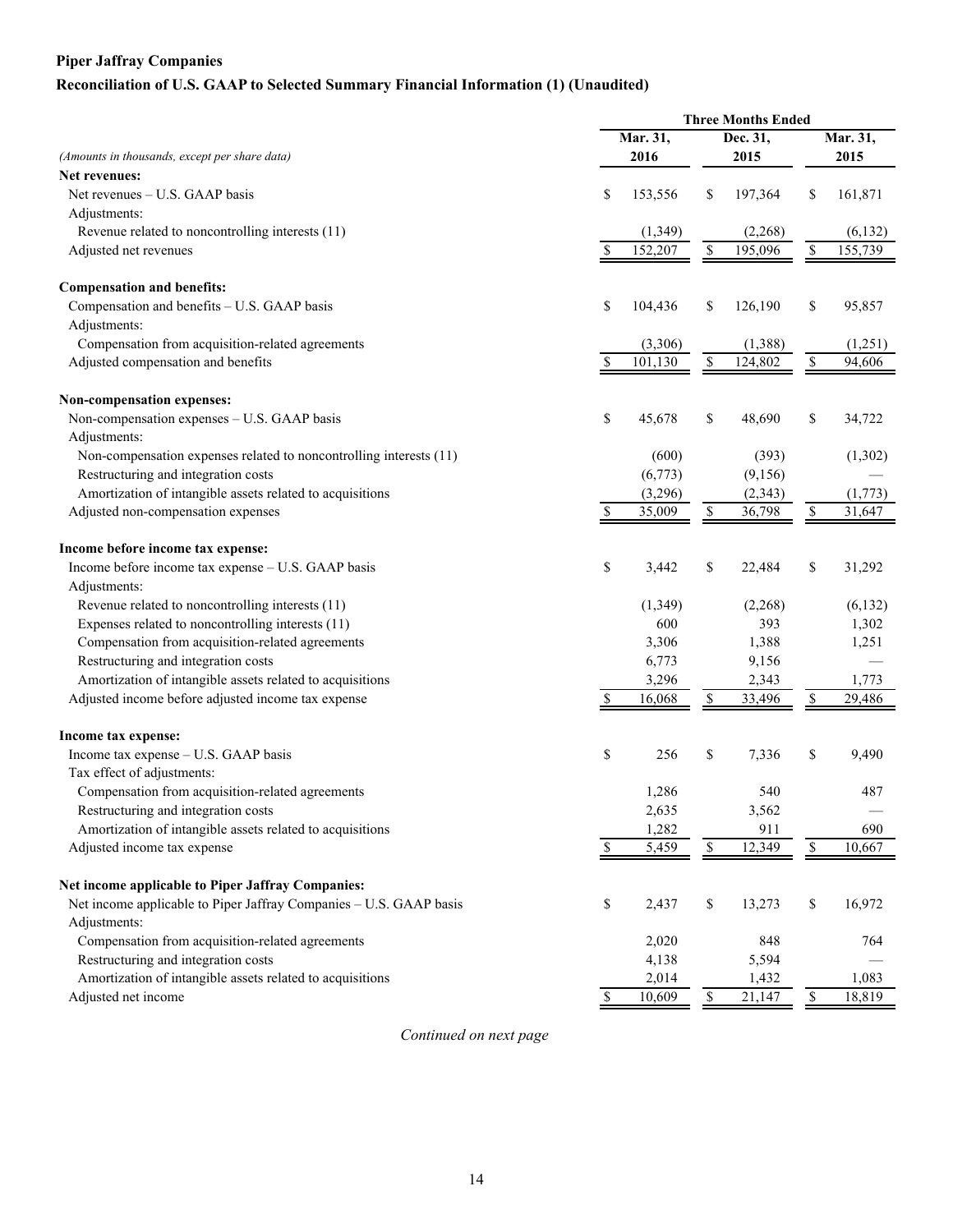|                                                                                            | <b>Three Months Ended</b> |          |    |          |      |          |  |  |  |  |
|--------------------------------------------------------------------------------------------|---------------------------|----------|----|----------|------|----------|--|--|--|--|
|                                                                                            |                           | Mar. 31, |    | Dec. 31, |      | Mar. 31, |  |  |  |  |
| (Amounts in thousands, except per share data)                                              |                           | 2016     |    | 2015     | 2015 |          |  |  |  |  |
| Net income applicable to Piper Jaffray Companies' common shareholders:                     |                           |          |    |          |      |          |  |  |  |  |
| Net income applicable to Piper Jaffray Companies' common stockholders – U.S. GAAP basis \$ |                           | 2,124    | \$ | 12,147   | S    | 15,810   |  |  |  |  |
| Adjustments:                                                                               |                           |          |    |          |      |          |  |  |  |  |
| Compensation from acquisition-related agreements                                           |                           | 1,761    |    | 776      |      | 712      |  |  |  |  |
| Restructuring and integration costs                                                        |                           | 3,607    |    | 5,120    |      |          |  |  |  |  |
| Amortization of intangible assets related to acquisitions                                  |                           | 1,755    |    | 1,311    |      | 1,009    |  |  |  |  |
| Adjusted net income applicable to Piper Jaffray Companies' common stockholders             |                           | 9,247    | \$ | 19,354   |      | 17,531   |  |  |  |  |
| Earnings per diluted common share:                                                         |                           |          |    |          |      |          |  |  |  |  |
| Earnings per diluted common share – U.S. GAAP basis                                        | \$                        | 0.16     | \$ | 0.88     | \$   | 1.03     |  |  |  |  |
| Adjustments:                                                                               |                           |          |    |          |      |          |  |  |  |  |
| Compensation from acquisition-related agreements                                           |                           | 0.13     |    | 0.06     |      | 0.05     |  |  |  |  |
| Restructuring and integration costs                                                        |                           | 0.27     |    | 0.37     |      |          |  |  |  |  |
| Amortization of intangible assets related to acquisitions                                  |                           | 0.13     |    | 0.10     |      | 0.07     |  |  |  |  |
| Adjusted earnings per diluted common share                                                 |                           | 0.70     | \$ | 1.40     |      | 1.14     |  |  |  |  |

*This presentation includes non-GAAP measures. The non-GAAP measures are not meant to be considered in isolation or as a substitute for the corresponding U.S. GAAP measures, and should be read only in conjunction with our consolidated financial statements prepared in accordance with U.S. GAAP.*